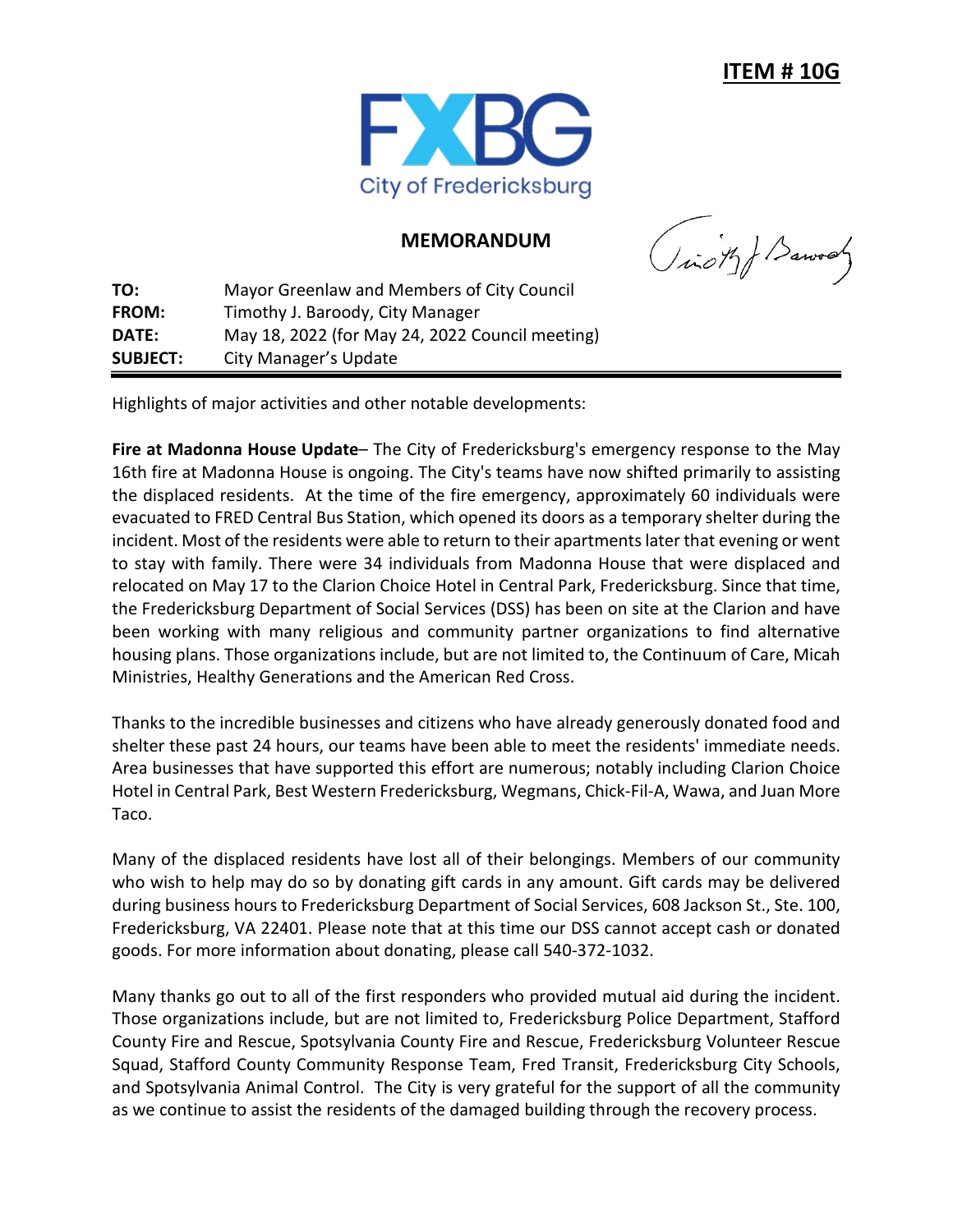**Riverfront Park Ribbon Cutting and Launch of Otter-ly Amazing – Please join us for the** [ceremonial opening](http://www.fredericksburgva.gov/DocumentCenter/View/21291/Riverfront-Park-Ribbon-Cutting-Invite?bidId=) of the Riverfront Park and the launch of Fredericksburg, VA Main Street's Otter-ly Amazing Fredericksburg Project on May 21 at 10:30am. The ribbon-cutting for our first "smart park" will be followed by a tour of the new downtown Otter Trail. The park is located at 713 Sophia Street. For more information call (540) 372-1086.

**Marine Corps Historic Half, Semper 5ive and Devil Dog Double Runs** – The annual event returns to the City on the morning of Sunday, May 22 with the start and finish line in front of Wegmans at 2281 Carl D. Silver Parkway for the Historic Half. The Semper 5ive will begin at James Monroe High School, 2300 Washington Avenue. Streets along the race route will begin closing at 6:30am with rolling reopening's as the runners pass; all streets will reopen by 11am. Pay close attention to posted signage. No parking along the downtown routes will begin at 3am. Old Mill Park will be closed till

MARINE CORPS

11am. Watch for a large number of pedestrians in the areas near the start/end of the race near Wegmans in Central Park and in the James Monroe High School area for the Semper 5ive race and along the route.

See this link for a detailed list of temporary and rolling road closure locations and times: <http://ms.spr.ly/6188bMFBa.>

[Impact Areas Map](https://s3.amazonaws.com/mcmlive/ImpactAreaMap-24-x18-2022.pdf) (map reflects the times of impacts as the runners make their way along the routes.)

**Please come out and cheer on the runners as they pass through the many streets. Your support means a lot to them!**

**Volunteers Needed for Thunder Alley** – Let's bring the thunder to cheer on the runners of the Marine Corps Historic Half Marathon - the greatest half marathon in history! Calling all loud, motivational and fun spectators!! Bring your voices. Bring your posters. Bring your costumes. Bring the noise. Downtown is the halfway point for the Historic Half runners. They need all the cheers and motivation to get up the infamous Hospital Hill.

Italian Station (620 Caroline St) will be open at 5:00 am to help you with breakfast and get caffeinated. Dixie Power Trio Band playing at the Visitor Center parking lot. (706 Caroline St)

Pick up your free cowbells and clappers at the Visitor Center. (706 Caroline St)

Where to cheer: Corner of Princess Anne Street and William, the 900 to 600 blocks of Princess Anne Street and along the 700 to 1000 blocks of Caroline.

Where to park: Come in by way of Lafayette Street, use the public parking garage (free for the first 3 hours), parking along the side streets on the lower end of Caroline and Princess Anne Streets. See more information about Historic Half weekend: [https://fxbg.com/events/marine-corps-historic-half-marathon/](https://fxbg.com/events/marine-corps-historic-half-marathon/?fbclid=IwAR0KCQhJcR5FMEFSzv_Y3KEx_MOCMxzXdTZOH7cnROBiJ9D7GBRPOVzaWcw)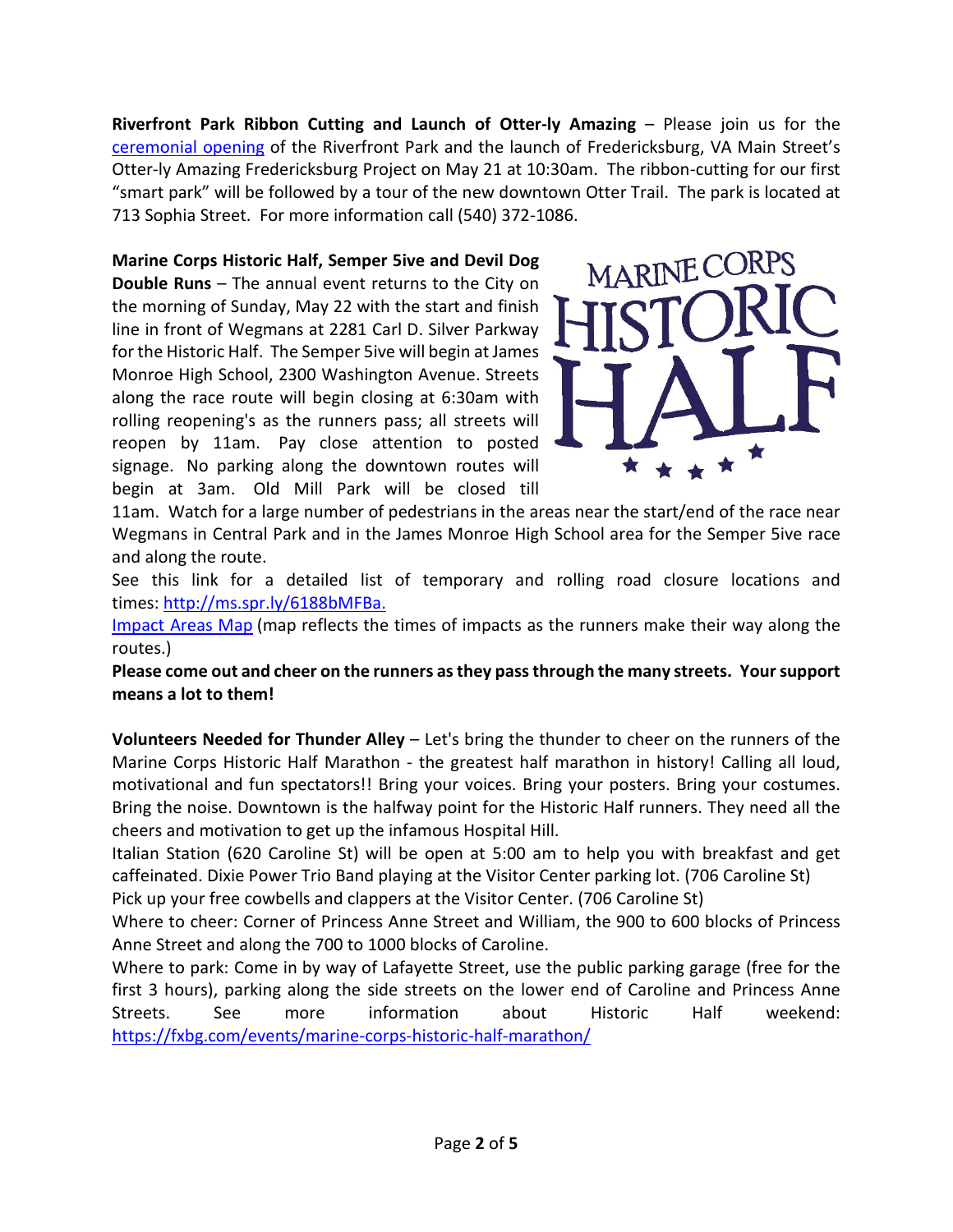**Abundant Parking Downtown** – The City is pleased to announce the completion of public parking areas adjacent to the newly finished Riverfront Park along Sophia Street in downtown Fredericksburg. With the completion of the Riverfront Park project, the Sophia Street Parking Garage will be returning to 3 hours of free parking, \$1 each additional hour beginning on May 1, 2022. Located at the corner of Sophia Street and Wolfe Street, the Sophia Street Parking Garage provides 297 public parking spaces in the heart of Downtown, with fully automated garage access and payment system available 24 hours a day, 7 days a week. An electric charging station with two ports is available on the top floor of the deck. For more information on parking rates and monthly parking passes, please visit the City's website: <https://www.fredericksburgva.gov/206/Parking-Garage>

The Downtown has ample additional parking options in multiple locations. Please see map highlighting public parking:

[https://www.fredericksburgva.gov/DocumentCenter/View/10612/Downtown-Parking-Map-](https://www.fredericksburgva.gov/DocumentCenter/View/10612/Downtown-Parking-Map-2020-PDF?bidId)[2020-PDF?bidId=](https://www.fredericksburgva.gov/DocumentCenter/View/10612/Downtown-Parking-Map-2020-PDF?bidId)

**COVID-19 Vaccinations** – The Rappahannock Area Health Department continues to provide free COVID-19 vaccines and boosters at various local health department locations. Appointments are not required, but are encouraged. Days and times vaccinations are provided:

• Mondays from 8 a.m. to 4 p.m.: Spotsylvania County Health Dept., 9104 Courthouse Road, Holbart Building, Spotsylvania 22553, (540) 507-7400

• Tuesdays from 8 a.m. to 4 p.m.: City of Fredericksburg Health Dept., 608 Jackson St., Fredericksburg 22401, (540) 899-4142 and King George County Health Dept., Village Center 8097 Kings Highway, King George 22485 (540) 775-3111

• Wednesdays from 8 a.m. to 4 p.m.: Stafford County Health Dept., Courthouse Complex 1300 Courthouse Road, Stafford 22554, (540) 659-3101 and Caroline County Health Dept., 17202 Richmond Turnpike, Milford 22427 804-633-5465

Please call the local Call Center at (540) 899-4797 between 8am – 4:30pm with any questions. To find a vaccine near you, [https://vaccinate.virginia.gov/](https://vaccinate.virginia.gov/?fbclid=IwAR0WAobfGRV9d3S9q_G8vnYibX4laSFE4XH-3EPTyljv5eAE8pyn0CsXJXk) or call 877-VAX-IN-VA (877-829-4682, TTY users call 7-1-1). Assistance is available in English, Spanish, and more than 100 other languages.



**Picnic in the Park** – The popular May and June lunchtime free concerts are held from 11:30am – 1:30pm in Memorial Park, located at 1301 Kenmore Avenue. Bring a picnic lunch or buy one from our park vendors. There are a variety of performers and activities for children to enjoy. See

[https://www.fredericksburgva.gov/379/Events-](https://www.fredericksburgva.gov/379/Events-Upcoming)[Upcoming](https://www.fredericksburgva.gov/379/Events-Upcoming) for more details.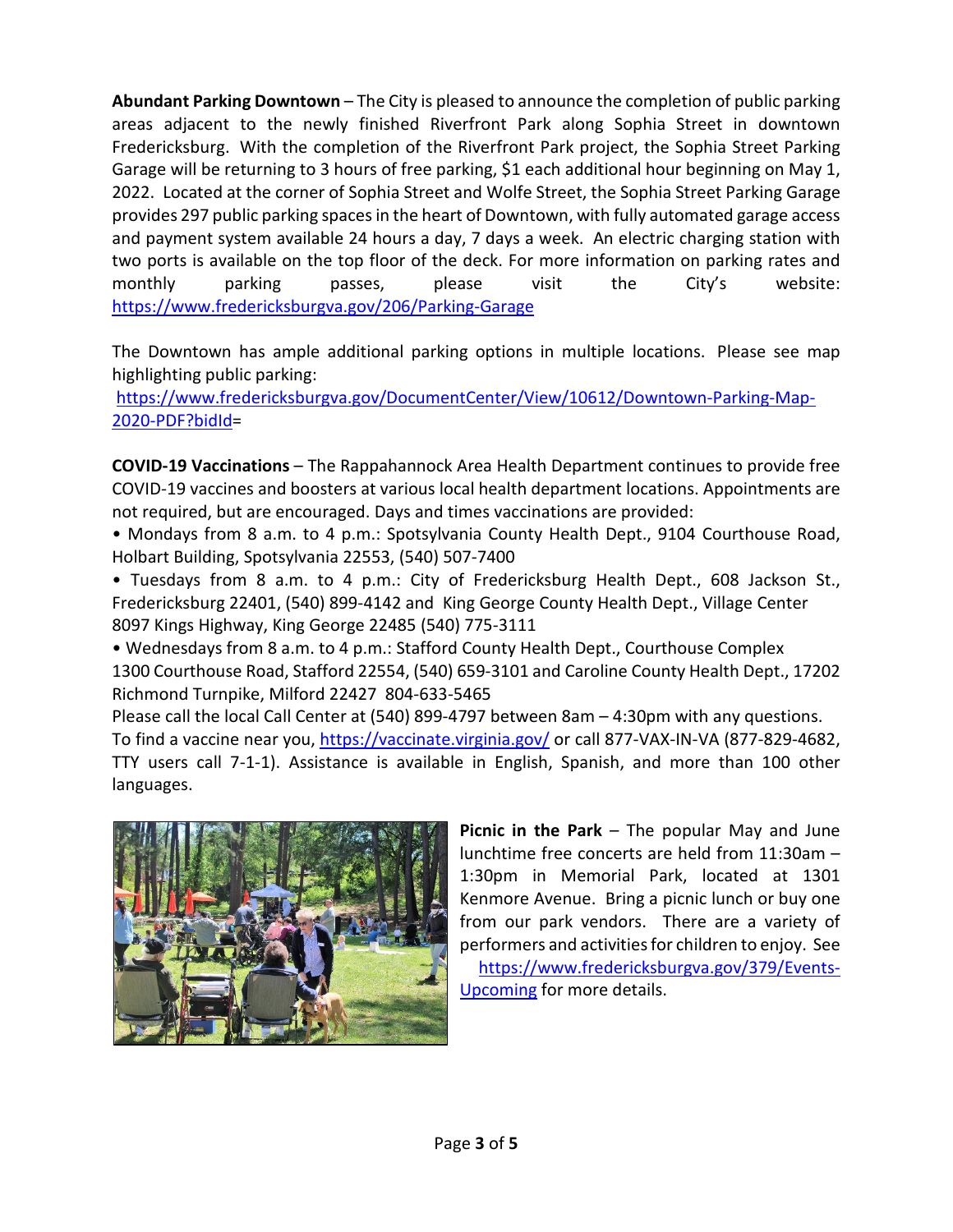

**Traffic Safety Initiative** – The Police Department continues a traffic safety initiative to target areas in the City where distracted driving and speeding have become a public safety concern. Drivers, be advised that the Police Department will be heavily enforcing speeding, reckless driving, disregard of stop signs, and failure to obey red lights. "The City of Fredericksburg has issued over 1,100 speeding citations since October 2021. Want to avoid a ticket in the City of Fredericksburg – follow posted speed

limits, it is that simple," stated City Manager Tim Baroody. Want to avoid a ticket? Drive smart and safe, [#FXBG.](https://www.facebook.com/hashtag/fxbg?__eep__=6&__cft__%5b0%5d=AZWMm412bROIAlbQjxD2trcL3Q6v8XYnqGiab-pzxHyZlK2AO3wgxGBRUI7RVwNBLZmZ2AFcmkMI1noIapNQk5FV0YxTW81lYx9j2ZUaF9IJx3uquxKREP9bHkNftL_yP_oJd-S6PtYkPbEURGNVAWGUif-leaDtL7Fd9G0WEMmZNw&__tn__=*NK-R)

**Board and Commission Openings** – Are you a city resident? Passionate about your community? Serving on a board or commission can be an excellent way to shape government initiatives in your community. The City is currently seeking applicants for the following:

- Board of Building Codes Appeals (member specific, to see specifics)
- Board of Zoning Appeals (Alternate members needed)
- Memorials Advisory Commission
- Parking Advisory Committee
- Rappahannock Area Community Services Board
- Recreation Commission

To learn more and apply, visit: [https://www.fredericksburgva.gov/221/Boards-Commissions](https://www.fredericksburgva.gov/221/Boards-Commissions?fbclid=IwAR3Swf9IZu1tYdO_SK6yHxjMXxdd4Ba6LVkEpP0zTgegU6_SRsXEh2JIYGY) or please feel free to call the Clerk of Council's office at 540-372-1010.



**Kids' Fishing Derby** – The free annual event for children ages 3 -16 will be held at Motts Run Reservoir on Saturday, June 4 (rain date, June 5) from 7:30am – 11am. Pre-registration recommended but not required. There will be prizes for each age category. Volunteers are needed to assist with the event. Please contact Callie Brown at (540) 372-1086 ext 213 o[r cmbrown@fredericksburgva.gov](mailto:cmbrown@fredericksburgva.gov)